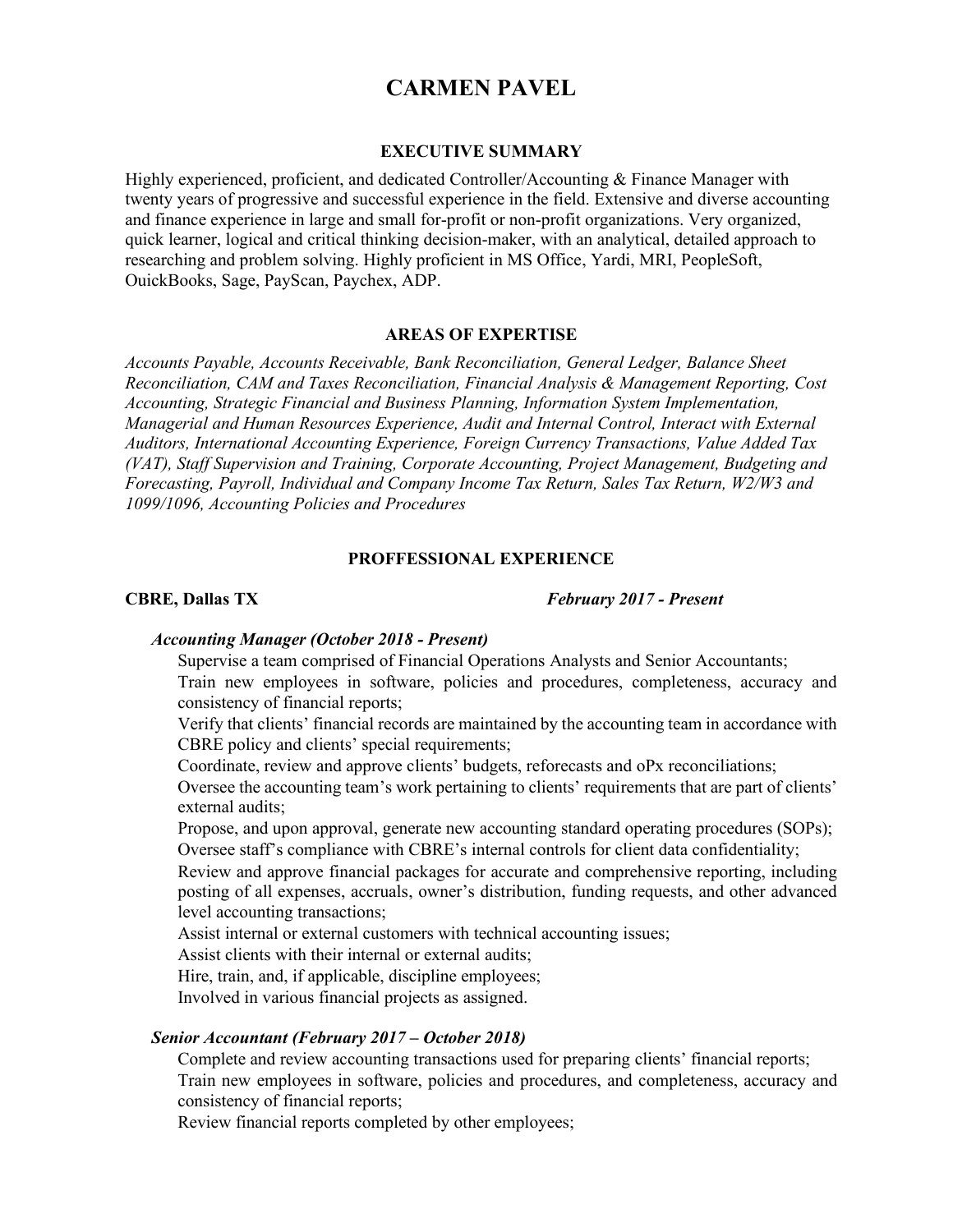Generate and review financial packages for accurate and comprehensive reporting, including posting of all expenses, accruals, owner's distribution, funding requests, and other advanced level accounting transactions;

 Ensure that internal and external reporting requirements are met and in accordance with Client Accounting Policies and Procedures;

 Proactively research accounting issues for earlier detection and corrective action planning; Answer and resolve issues and requests made my various management teams and clients;

Create and review property budgets and forecasting for assigned properties;

Conduct and review purchase/sale proration, create lease abstracts;

Constantly volunteer for various accounting projects;

Continuously search for solutions to improve process efficiency;

 Maintained great relationships with internal or external customers in an effort to prevent or correct accounting-related issues.

## **Platte Valley Medical Center, Brighton CO** *May 2014 – December 2018*

### *Senior Accountant (FT On-Site 5/2014-6/2016 and PT Remote 7/2016-12/2018)*

 Budgeting, forecasting, financial statements analysis, accounts reconciliation, financial statements consolidation, prepare journal entries for the hospital's consolidation, financial reports for new positions requested by Department Directors, payroll for 6 clinics with 9 locations (over 100 physicians and support employees), calculate and review physicians' compensations and benefits, account payable, preparing meeting agendas, and many other accounting and financial duties requested by the Vice-President of Finance and/or Director of Accounting;

Reviewed and amended clinics' financial and accounting policies and procedures;

Prepared and submitted documents to external auditors;

 Collaborated with the Human Resources Department for employees' benefits and status changes, and elaborate periodic reports pertaining to employees' information;

 Maintained great relationships with all vendors and other internal or external customers in an effort to prevent or correct accounting-related issues.

## **Best Accounting LLC, Brighton CO** *February 2013 – July 2016*

#### *Co-Owner*

 Bookkeeping, A/P, A/R, bank statements reconciliations, payroll, software implementation, financial statements preparation, budgeting, forecasting, variance analysis, cash management, and personal and business taxes for clients with one or multiple locations in various fields: fine dining and fast food restaurants, farms, telecommunications, car dealerships, churches, etc.;

 Developed and implemented internal controls for various clients aimed at cost reduction and compliance with revenue and workplace laws;

 Prepared periodic federal and state reports of earnings, taxes, and deductions for various clients and assist them with Human Resource functions.

### **R&S Best Expert Conta LTD, Romania** *February 2007 – July 2012*

#### *Partner / CEO*

 Coordinated Accounting, A/P, A/R, bank statements reconciliations, financial statements, payroll, budgeting, financial analysis, cash management, external auditing, human resources, recruiting and project management for various companies such as DHL, OMV-Petrom, Huawei Technologies (HTC), VAT System, Makita, Prista Oil, etc.

 Reviewed and amended financial and accounting policies and procedures for various clients; Project Manager for software implementation for various clients;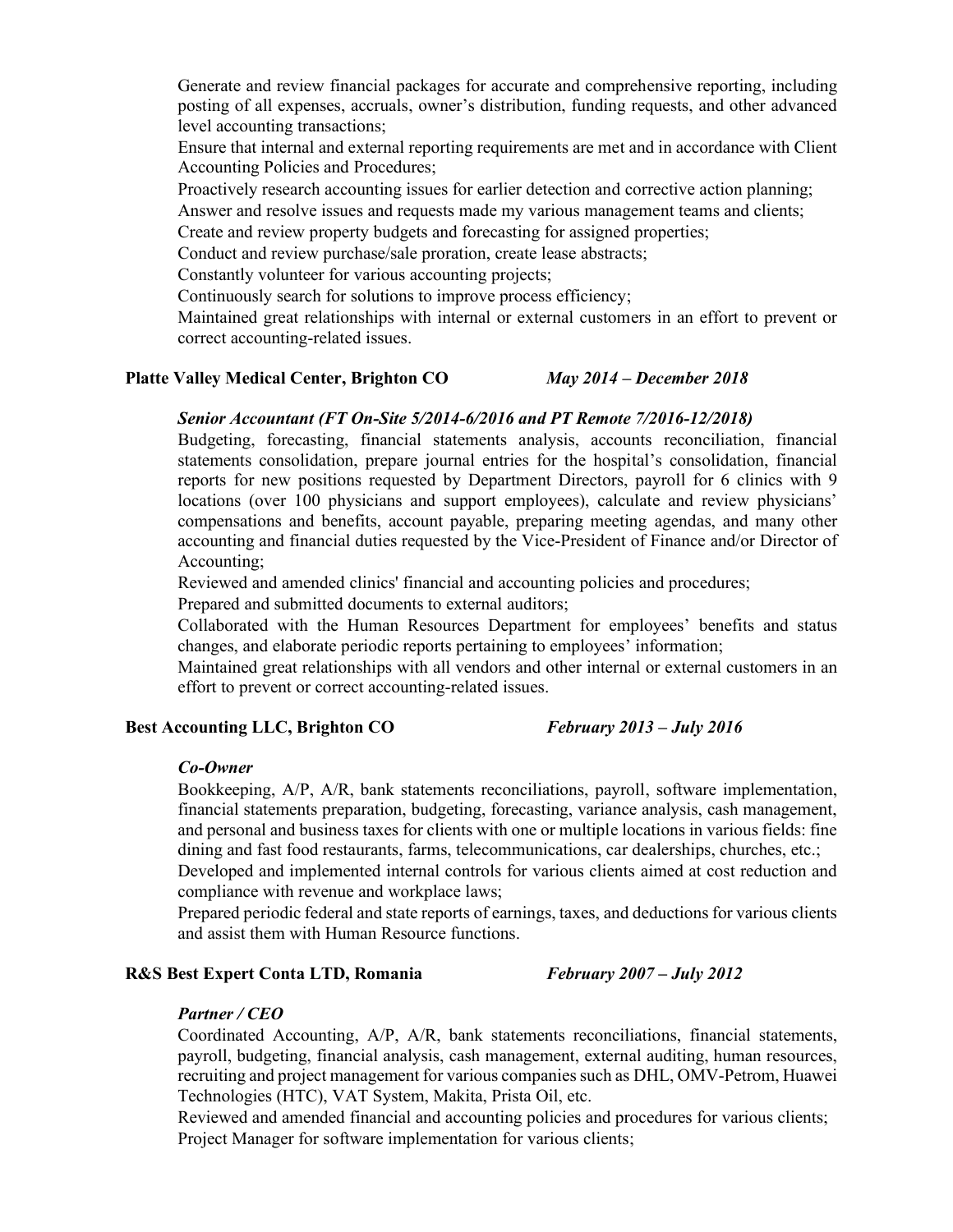Elaborated all governmental reports regarding sales (VAT report), payroll, and annual corporate income tax report for a variety of national and international clients.

#### **OMV Petrom Oil & Gas, Romania December 1997 – November 2007**

## *Managing Controller of the Refining Division (March 2006 - November 2007)*

Managed a team of 12 controllers;

 Coordinated the preparation and analysis of budgets, forecasts, variance analysis and various financial reports for a Refining Division with an approximately \$4 billion annual budget; Designed strategies for improving Controlling activity and efficiency in the Refining Division,

which resulted in cost reduction of 12%;

Project Manager for SAP implementation;

 Set, monitor, and check procedures & controls, to ensure the compliance with all reporting requirements as issued by the OMV Group.

## *Manager of Joint Ventures and Debts Monitoring Department - Internal Audit Department of OMV Petrom Oil & Gas (January 2005 – February 2006)*

Managed a team of 6 senior accountants;

 Analyzed Joint Ventures activities and performances based on 40 companies' financial statements and performed national and international audits;

Reviewed and amended financial and accounting policies and procedures;

 Initiated plan proposals for performance improvement for JVs; some proposal resulted in cost reduction;

Monitored debts owed to OMV Petrom and initiated procedures of collecting them.

## *Manager of Contracts Analysis Department - Internal Audit Department (July 2003 – December 2004)*

 Coordinated analysis of sales contracts, deliveries and debts tracking; Various financial reports.

## *Manager of Financial Internal Control Department of Petrobrazi Refinery (February 2003 – June 2003)*

Managed a team of 6 senior accountants and accountants;

 Coordinated of analysis and approval for all documents involving patrimony encumbrance and transformation;

Coordinated of financial internal control of the Refinery.

## *Manager of Financial Analysis and Prices Department (May 2001 – January 2003)*

Managed a team of 6 senior accountants;

 Coordinated the preparation and analysis of budgets, forecasts, cash flow, cash management, variance analysis and various financial reports for Petrobrazi Refinery;

Project Manager for Oracle implementation;

Setting and analysis of prices and costs, and IAS reporting.

## *Manager of Financial Office - Accounting Department (September 1999 – April 2001)*

 Managed a team of 18 senior accountants and accountants; Coordinated clients, suppliers, taxes, payroll, bank and cash accounting; Supervised bank reconciliation and cash management of the refinery; Elaborated various financial reports.

## *Senior Accountant (December 1997 – August 1999)*

A/R, bank statements reconciliations, and various accounting and financial reports